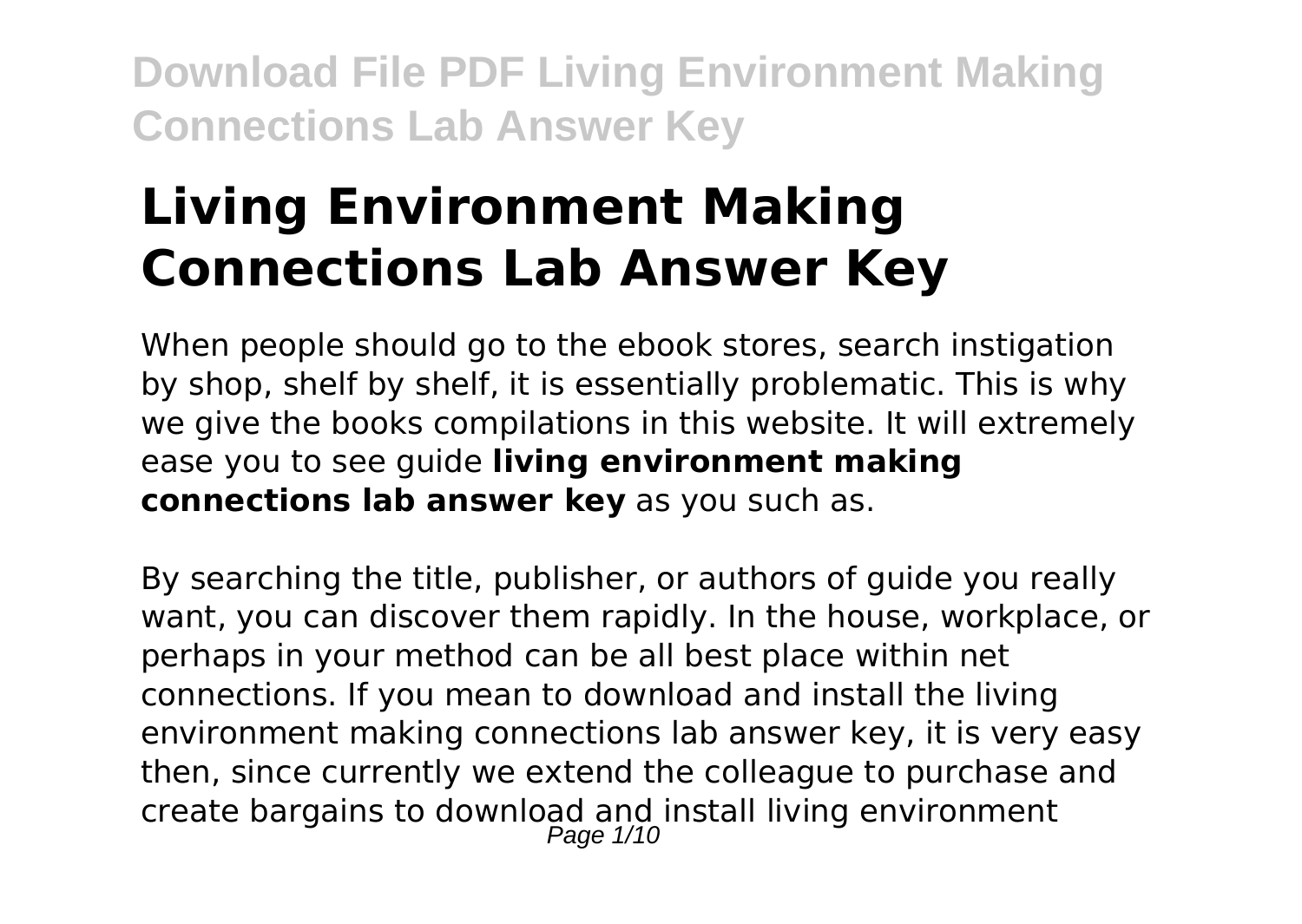making connections lab answer key for that reason simple!

You can browse the library by category (of which there are hundreds), by most popular (which means total download count), by latest (which means date of upload), or by random (which is a great way to find new material to read).

### **Living Environment Making Connections Lab**

Tyburn Academy - Student Laboratory Packet. Making Connections. A Laboratory Activity for the Living Environment. Discovering Connections. As they make observations, scientists are always looking for patterns in the namral world. For instance, researchers have observed that pregnant women who smoke cigarettes have a higher incidence of low birlhweight babies and that people with high-fat diets have a gre. ter risk of developing heart disease.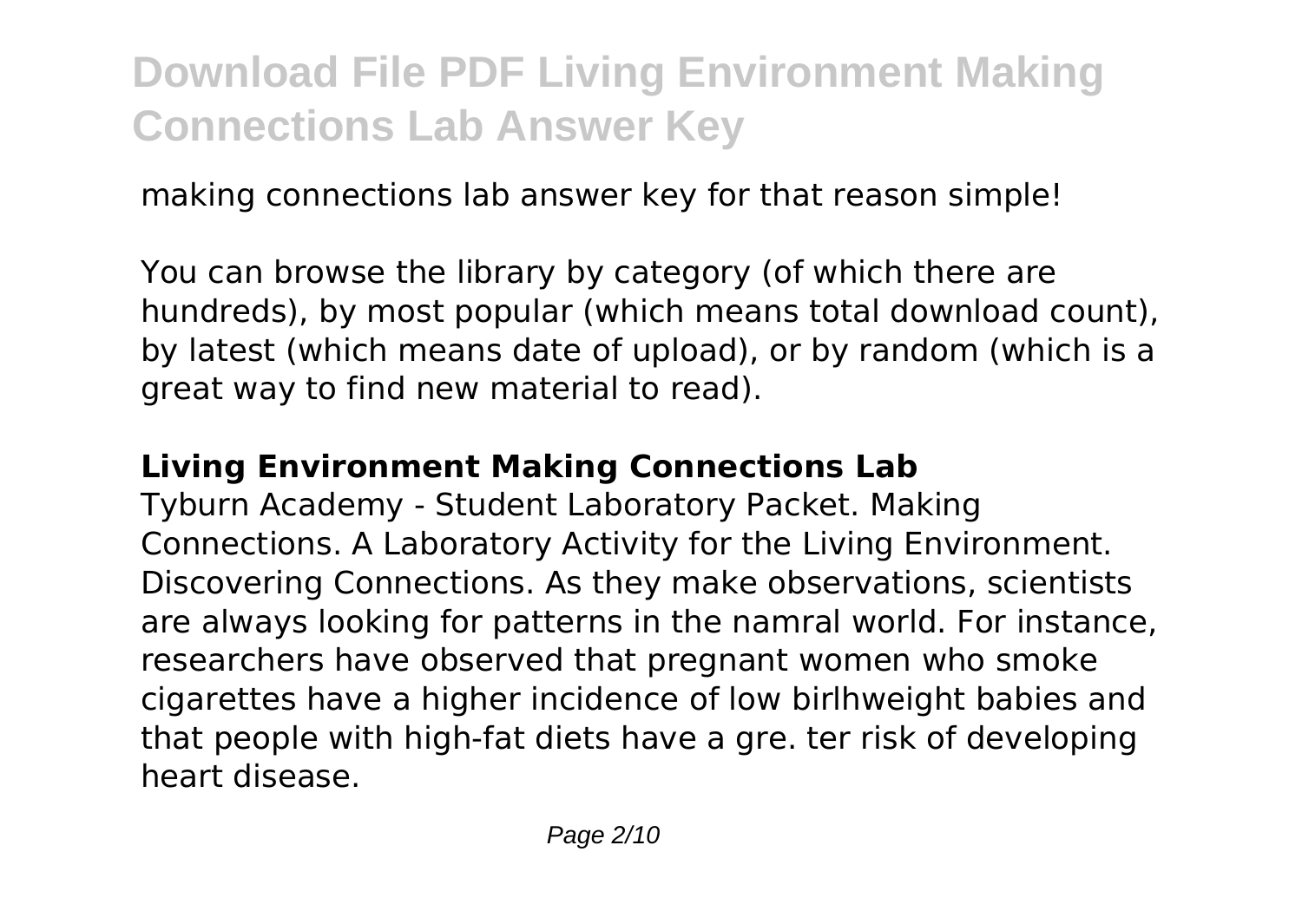### **yburn Acade y - Student Laboratory Packet Making Connections**

"Making Connectiontf is a laboratory activity produced by,iheState Education Department for use in fulfilling part of the laboratory requirement for the Regents Examination in Living Environment. Reproducing any part of this labOratory activity by other than New York State school personnelis illegal.

#### **Goldie's Room On-Line**

Making Connections Student Lab Packet. Name Period Date Laboratory Activity #2 Student Laboratory Packet Making Connections A Laboratory Activity for the Living Environment Discovering Connections. Filesize: 852 KB; Language: English; Published: December 14, 2015; Viewed: 2,689 times

### **Making Connections State Lab Answer Key Living Environment ...** Page 3/10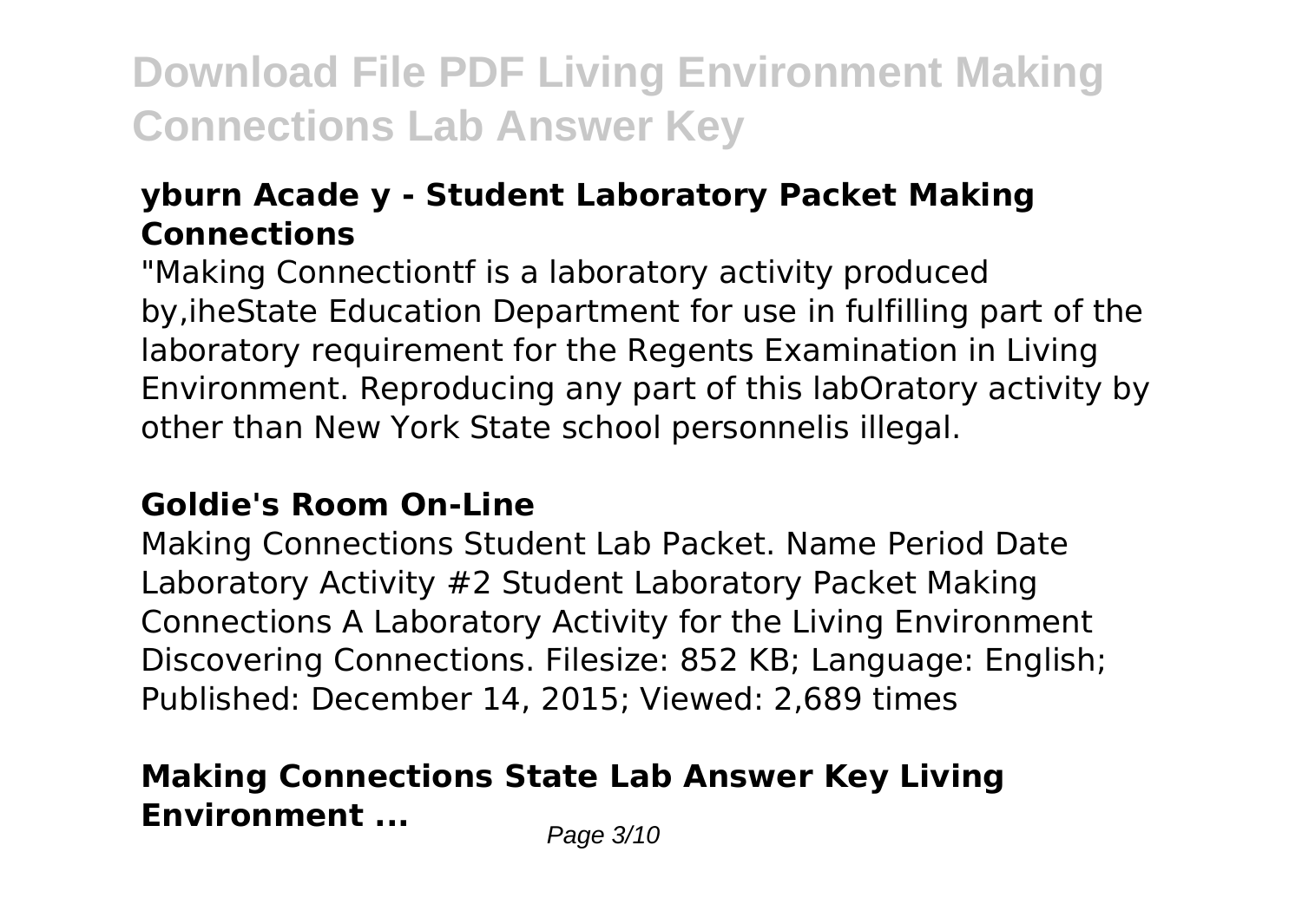UPDATE: Now includes key!NYS Laboratory Skills + Mandated Labs (Section D)Beaks of Finches, Diffusion Through a Membrane, Making Connections, Relationships, and BiodiversityA collection of the most recent and relevant NYS Living Environment Regents questions organized by topic. Great study guide for

### **Living Environment Labs Worksheets & Teaching Resources | TpT**

Making Connections "Making Connections" is a laboratory act'wity produced by the State Education .... Part A. Questions (Answer each of titefat'iou-'ing questions in the spaces provided. . Student B claims that a person will be able to squeeze the clothespin tnorc . Filesize: 852 KB; Language: English; Published: December 7, 2015; Viewed: 1,676 times

### **Making Connections Lab Answer Key - Joomlaxe.com**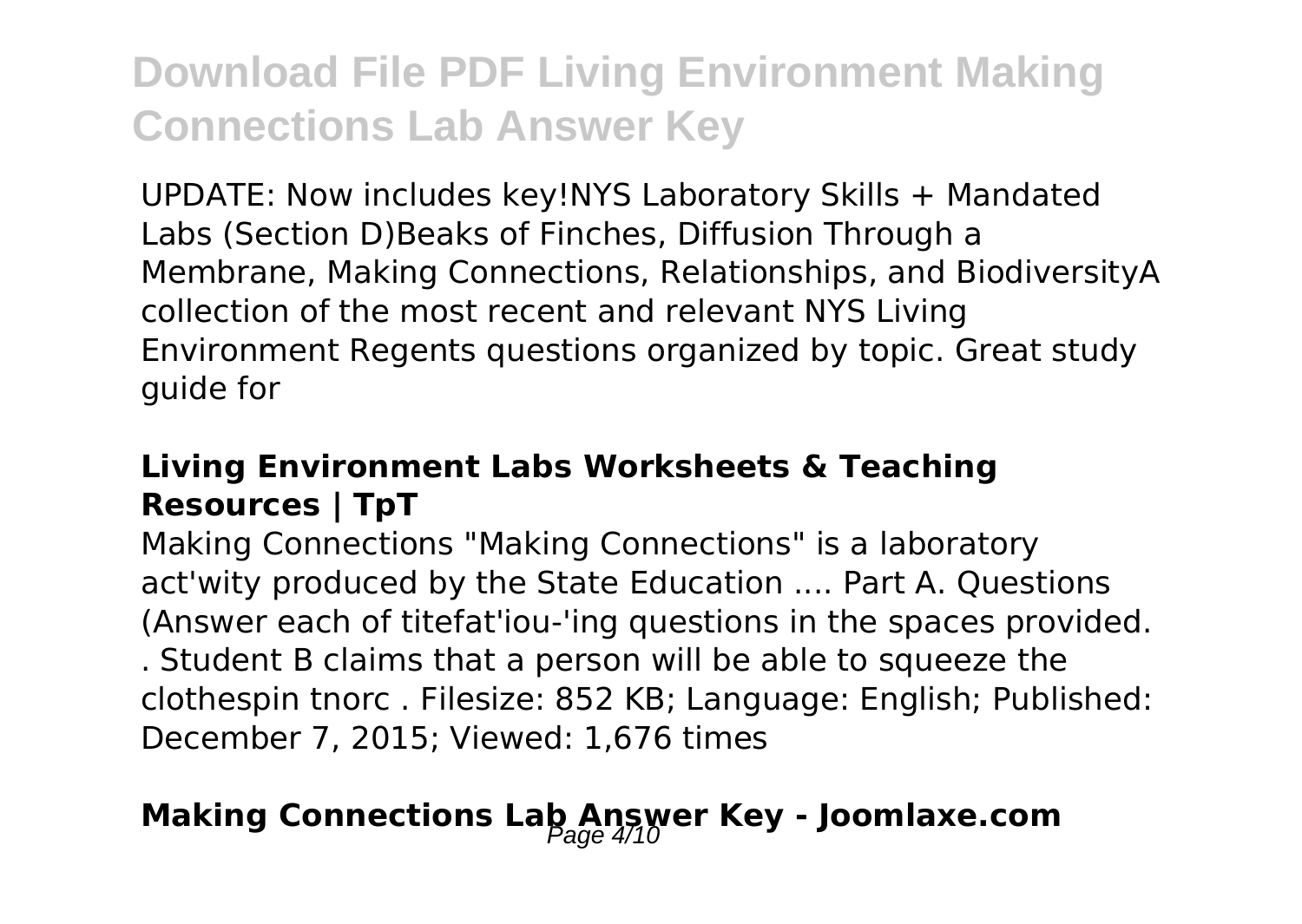Making Connections Student Lab Packet. Name Period Date Laboratory Activity #2 Student Laboratory Packet Making Connections A Laboratory Activity for the Living Environment Discovering Connections. Filesize: 852 KB; Language: English; Published: December 14, 2015; Viewed: 2,692 times

**Laboratory Activity 2 Making Connections Answers ...** Making Connections Student Lab Packet. Name Period Date Laboratory Activity #2 Student Laboratory Packet Making Connections A Laboratory Activity for the Living Environment Discovering Connections. Filesize: 852 KB; Language: English; Published: November 28, 2015; Viewed: 2,617 times

**Making Connections Lab New York State Answer Key ...** Start studying Making Connections Lab. Learn vocabulary, terms, and more with flashcards, games, and other study tools.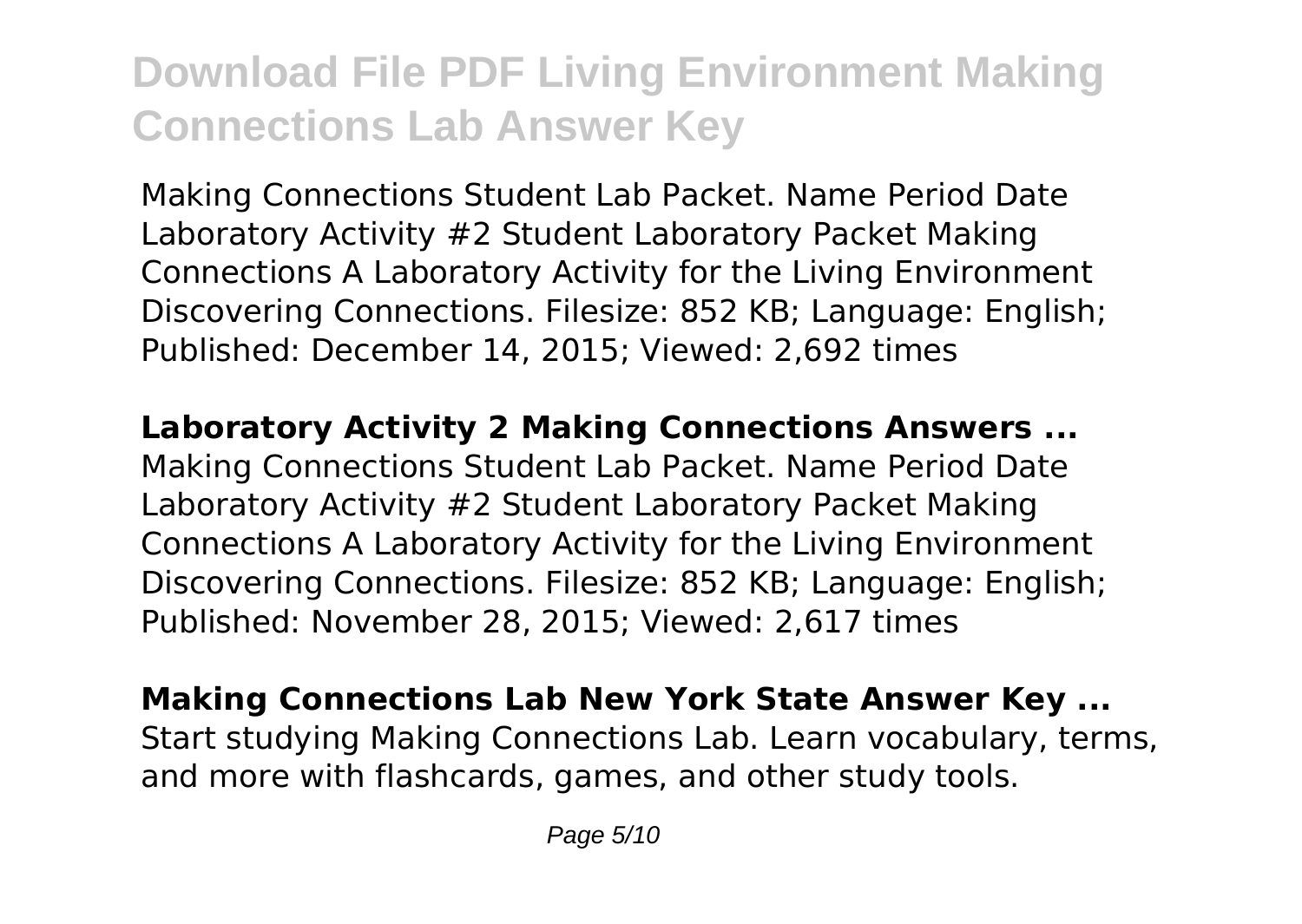### **Making Connections Lab Flashcards | Quizlet**

What was the independent variable in the making connections state lab? Exercising or not. What was the dependent variable in the making connections state lab? The number of times you could squeeze a clothespin. ... Living Environment Regents Prep. 80 terms. bowmanAMP. Unit 1: The Scientific Method. 15 terms. mskelly14.

### **Making Connections (state lab) Flashcards | Quizlet**

Making Connections: A Laboratory for the Living Environment by Jeffrey Mann.

#### **Making Connections: A Laboratory for the Living Environment**

Making Connections Student Lab Packet. Name Period Date Laboratory Activity #2 Student Laboratory Packet Making Connections A Laboratory  $\text{Activity}$  for the Living Environment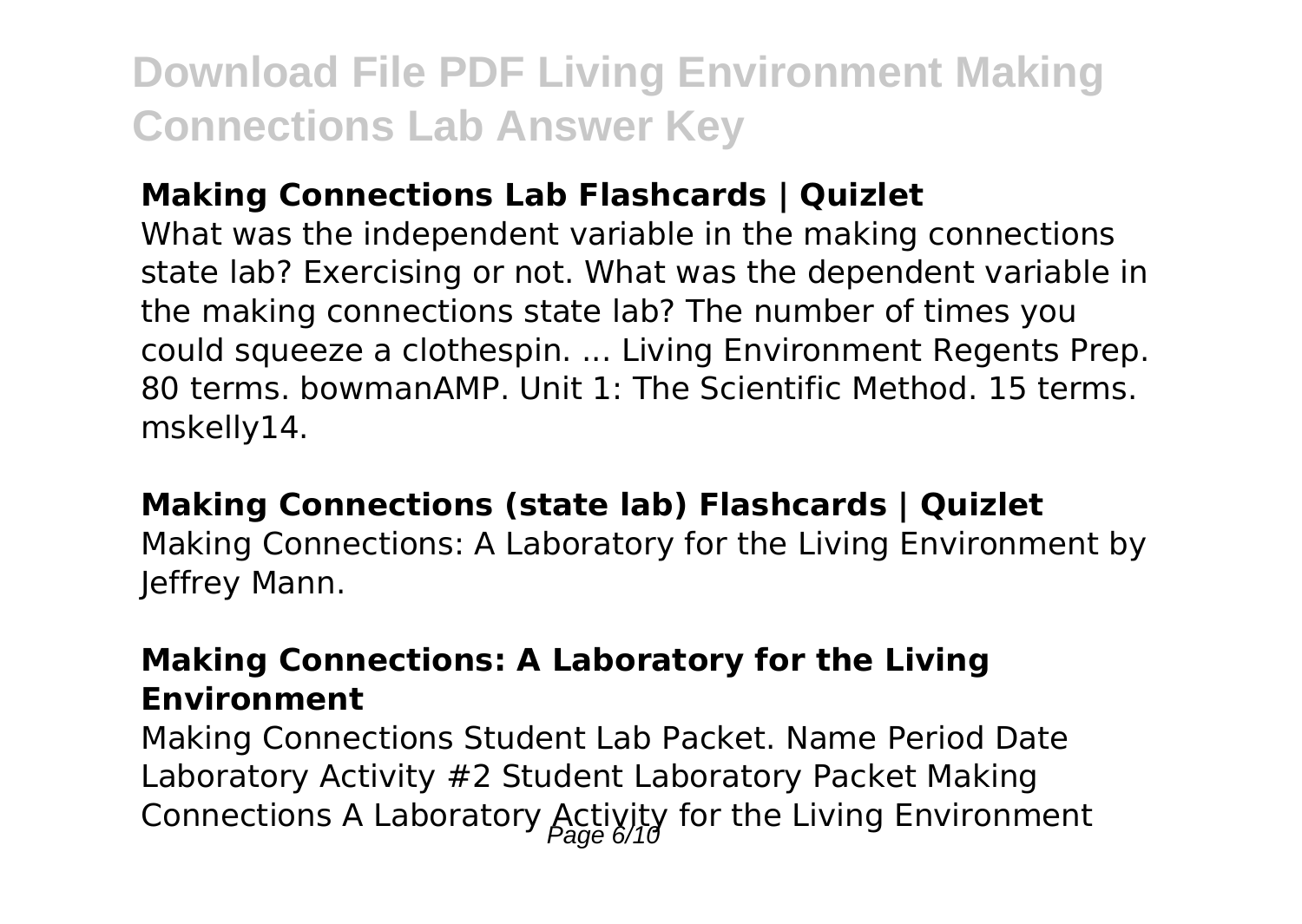Discovering Connections. Filesize: 852 KB; Language: English; Published: December 14, 2015; Viewed: 2,694 times

### **Living Environment Making Connections Sudent Answer Packet ...**

Lab Manual Write-up Instructions & Grading Rubric

### **Living Environment LABS - Mrs. Femminella's Science Page**

This is an overview for the State Lab: Making Connections. This is an overview for the State Lab: Making Connections. ... Living Environment Regents Review Video 2018 - Duration: 58:12.

#### **Making Connections**

Brennan: Making Connections - Duration: 1:45. Brennan Industries Recommended for you. 1:45. ... Ellipses: Earth Sci Regents Lab Practical (Part D) \*See link below for more\*\* -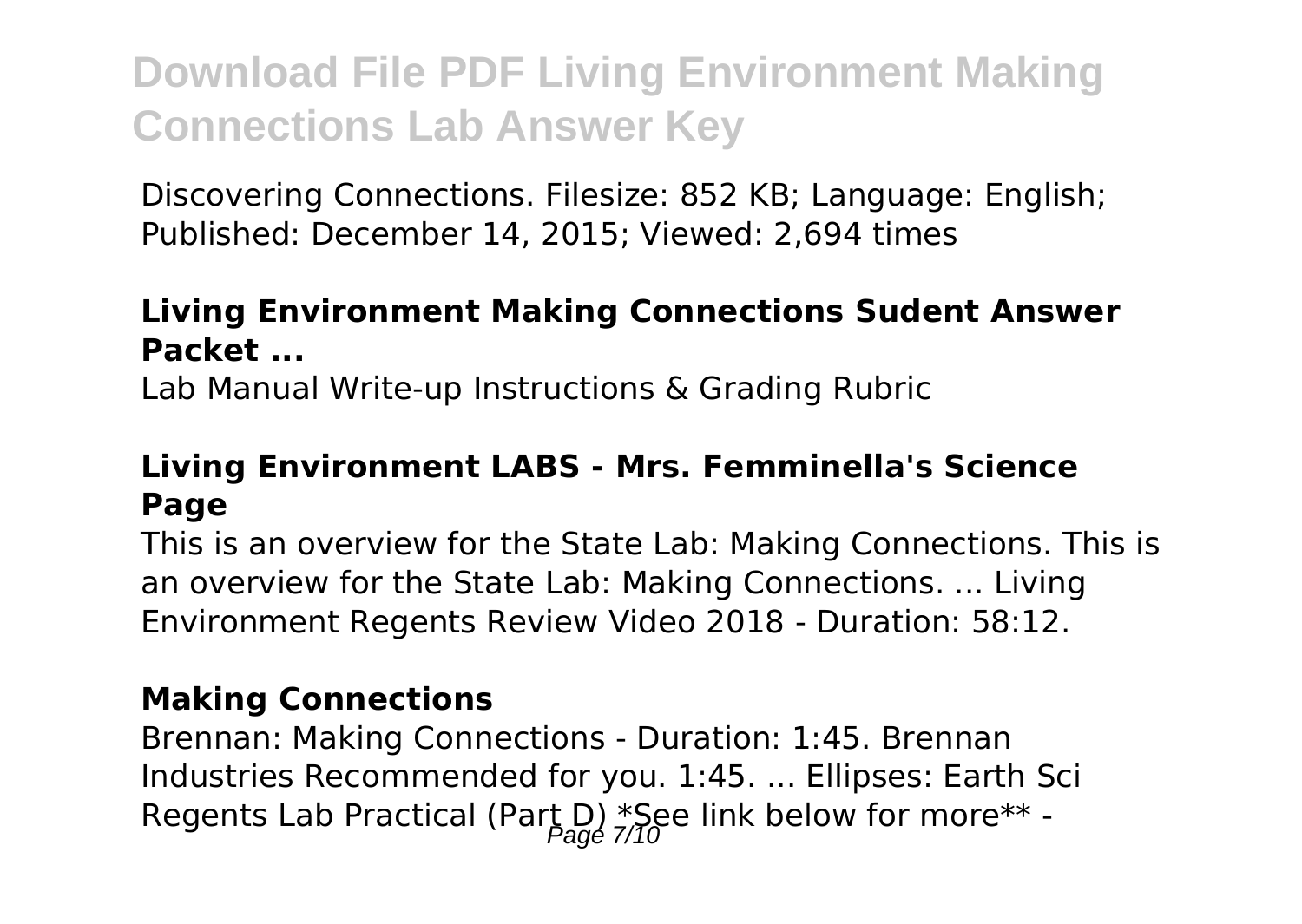Duration: 7:06.

### **Regents Review: Making Connections State Lab**

Making Connections – Part B: Investigating Claims claims are accepted if there is evidence to support them Student A claims more clothespin squeezes in 1 minute if exercises 1st –faster pulse rate, blood getting to muscles faster Student B claims more clothespin squeezes in 1 minute if rests 1st – exercise uses energy - resting person ...

### **New York State Required Labs – Review Diffusion Through A ...**

Description

### **Regents Review: Making Connections State Lab - YouTube**

Good evening parents and guardians, this is Ben Spitzer with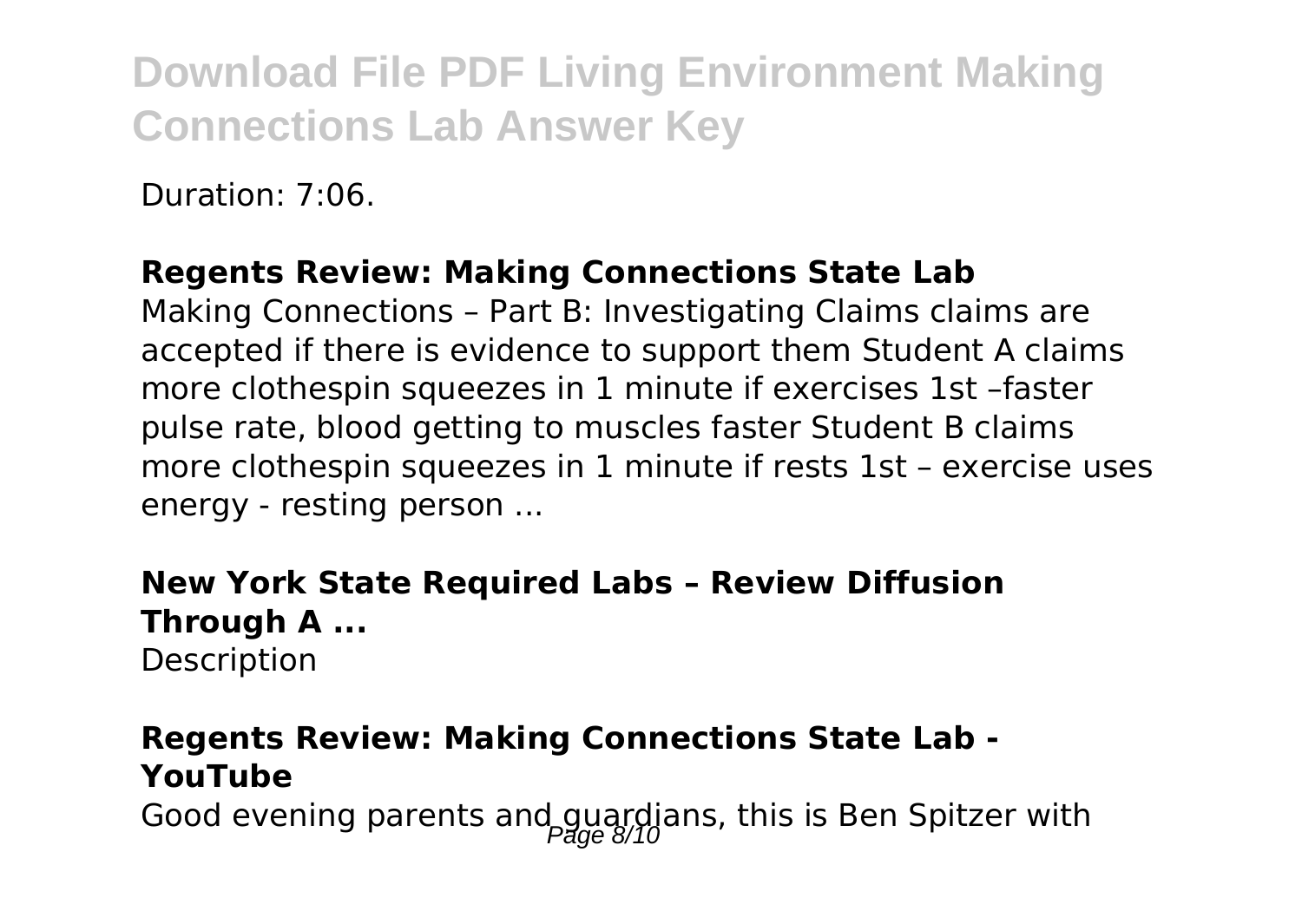another brief update on our continued work at CLCS during this coronavirus pandemic.

#### **Parent Message 4-18-2020 • Page - Chautauqua Lake Central ...**

Living Environment Calendar. Computer Lab . Environmental Issues . Lesson 7 . Cellular Respiration . Genetic Karotyping The Cell cycle . NGSS Activity. ... Making Connections State Lab AnswerKey . Diffusion State Lab Part 1 Making a Model Cell . Diffusion State Lab Part 2: Osmosis in an Onion Cell .

#### **Living Environment - Commack School District**

Sometimes the connections are not what we expect or would predict, and sometimes we may have a hard time explaining the connections. Nevertheless, that is how science makes progress. In this part of the laboratory activity, you will make a few observations about yourself and your classmates; then you will